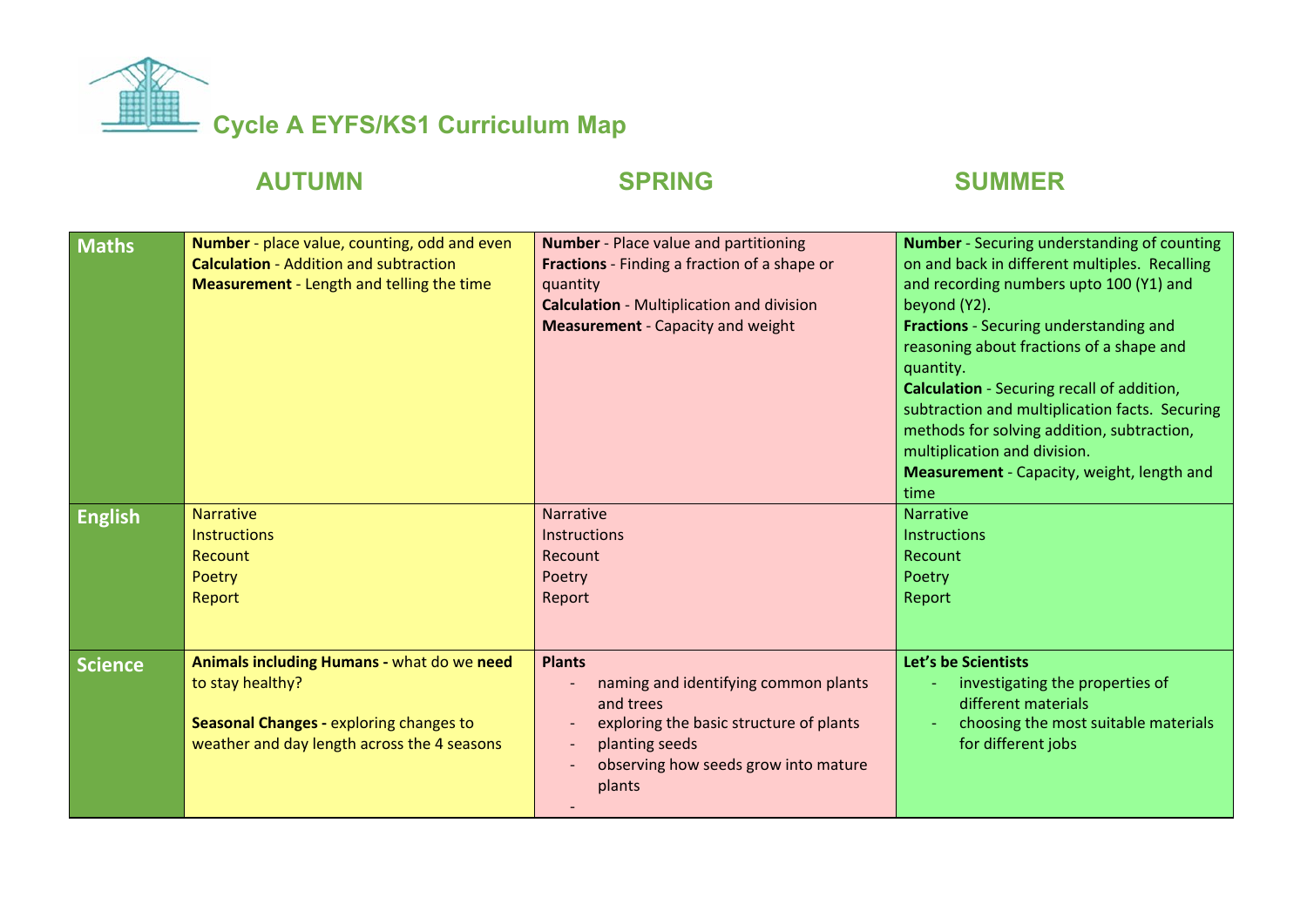

| <b>AUTUMN</b>  |                                                                                                                                                                                                                                                              | <b>SPRING</b>                                                                                                                                                                                                                                                                                                                                                                                                                                                                                                                                                                                                                                                                                                                       | <b>SUMMER</b>                                                                                                                                                                                                                                                                    |
|----------------|--------------------------------------------------------------------------------------------------------------------------------------------------------------------------------------------------------------------------------------------------------------|-------------------------------------------------------------------------------------------------------------------------------------------------------------------------------------------------------------------------------------------------------------------------------------------------------------------------------------------------------------------------------------------------------------------------------------------------------------------------------------------------------------------------------------------------------------------------------------------------------------------------------------------------------------------------------------------------------------------------------------|----------------------------------------------------------------------------------------------------------------------------------------------------------------------------------------------------------------------------------------------------------------------------------|
| <b>History</b> | Lives of significant individuals - Florence<br>Nightingale/Neil Armstrong                                                                                                                                                                                    | <b>Changes within Living Memory</b><br>(Space)                                                                                                                                                                                                                                                                                                                                                                                                                                                                                                                                                                                                                                                                                      | <b>Comparing Life in different Periods</b><br>(Home)                                                                                                                                                                                                                             |
| Geography      | <b>Contrasting Locations</b><br>How is Christmas Celebrated in Australia?<br>To understand geographical similarities and<br>differences through studying the human and<br>physical features of a small area in the UK with<br>a small area in a non European | <b>Mapping Skills and Fieldwork</b><br>Children will use aerial photographs and plan<br>perspectives to recognise landmarks and basic<br>human and physical features; devise a simple<br>map; and use and construct basic symbols in a<br>key.<br>Children will use simple fieldwork and<br>observational skills to study the geography of<br>their school and its grounds and the key human<br>and physical features of its surrounding<br>environment.<br>Children will create a simple map and devise a<br>simple key.<br>Children will use simple fieldwork and<br>observational skills to study the geography of<br>their school and its grounds and the key human<br>and physical features of its surrounding<br>environment. | Locational Knowledge Katie Morag - (human<br>features)<br>Children will identify human and physical<br>features.<br>Children will use geographical vocabulary to<br>describe a place.<br>Children will use simple compass directions<br>and locational and directional language. |
| <b>PE</b>      | <b>Ball Handling kicking and striking</b><br>dribble/kick/receive<br><b>Gymnastics - Action words</b>                                                                                                                                                        | Dance linked to space topic<br><b>Gymnastics - Body Shape</b>                                                                                                                                                                                                                                                                                                                                                                                                                                                                                                                                                                                                                                                                       | <b>Games - Y1 Roll, Receive and Travel</b><br>Y2 Rolling and Throwing                                                                                                                                                                                                            |
| <b>Art</b>     | <b>Observational Drawing (fruit &amp; veg)</b><br>Press print Christmas Card (fruit & veg)                                                                                                                                                                   | <b>Colour mixing (colour wheels)/painting from</b><br>imagination (aliens)                                                                                                                                                                                                                                                                                                                                                                                                                                                                                                                                                                                                                                                          | 3D Sculpture with natural materials: Andy<br><b>Goldsworthy study</b>                                                                                                                                                                                                            |